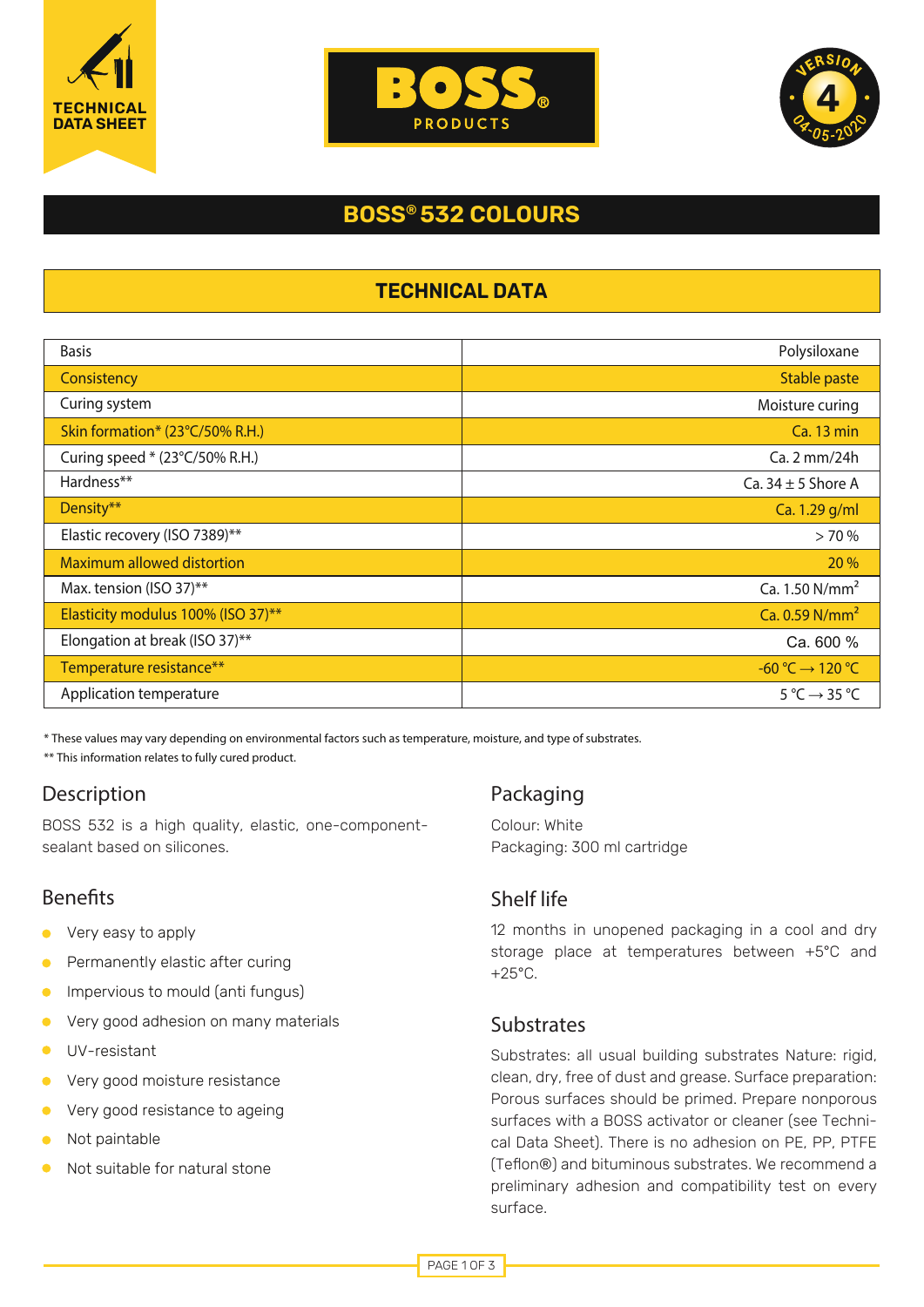





# **BOSS® 532 COLOURS**

## Joint Dimensions

Min. width for joints: 5 mm

- Max. width for joints: 30 mm
- Min. depth for joints: 5 mm

Recommendation sealing jobs: joint width =  $2 \times$  joint depth. Three-point adhesion should be avoided at all time. Too small joint dimensions

# Application method

Application method: With manual- or pneumatic caulking gun.

Cleaning: Clean with White Spirit or Boss Surface Cleaner immediately after use (before curing).

Finishing: With a soapy solution or Boss Finishing Solution before skinning.

Repair: With the same material.

## Health and Safety Recommendations

Take the usual labour hygiene into account. Consult label and material safety data sheet for more information.

#### Remarks

- Do not use on natural stones like marble, granite, etc. It can cause staining.
- Direct contact with the secondary sealing of insulating glass units (insulation) and the PVB-film of safety glass must be avoided.
- Because of the diversity we recommend to do adhesion tests on aluminum lackers, textured coating and PVC before application.
- In an acid environment or in a dark room, a white sealant can slightly turn yellow. Under the influence of sunlight it will turn back to its initial colour.
- A total absence of UV can cause a color change of the sealant.
- When finished with a finishing solution or soapy solution, make sure that the surfaces are not touched by this solution.
- This will cause the sealant not to adhere to that surface. Therefore we recommend to only dip the finishing tool in this solution.
- We strongly recommend not to apply the Finishing Solution in full sunlight as it will dry very fast in these circumstances.
- The sanitary formula should not replace regular cleaning of the joint. Excessive contamination, deposits or soap remainigs will stimulate the development of fungi.
- Do not use on polycarbonate. Not suitable for bonding aquariums. Do not use in applications where continuous water immersion is possible.
- Discoloration due to chemicals, high temperatures, UV-radiation may occur. A change in color does not affect the technical properties of the product.
- When using different reactive joint sealants,  $\bullet$ the first joint sealant must be completely hardened before the next one is applied.
- Contact with bitumen, tar or other  $\bullet$ plasticizer releasing materials such as EPDM, neoprene, butyl, etc. is to be avoided since it can give rise to discolouration and loss of adhesion.